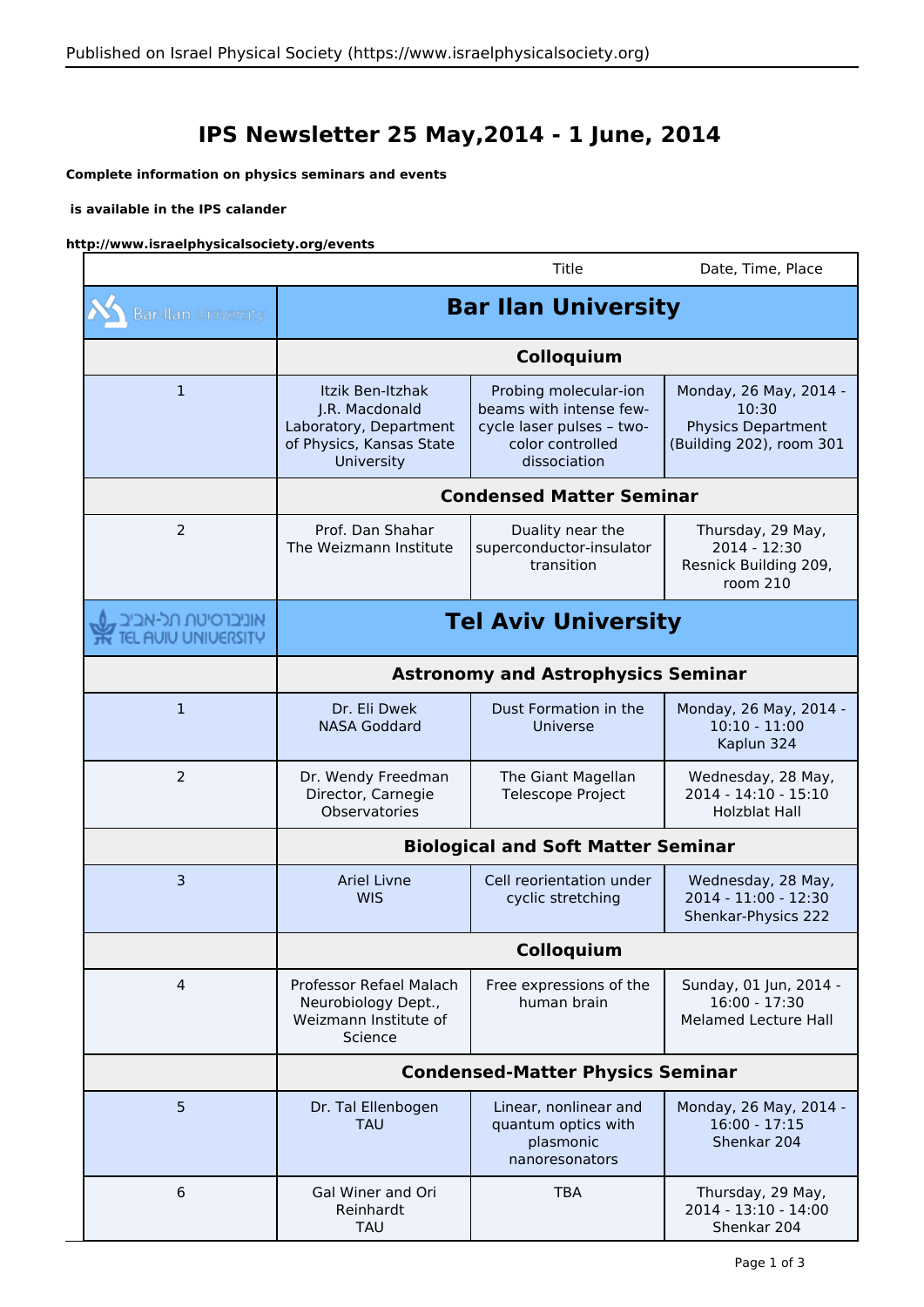|                                                                   |                                                                                                         | Title                                                                                             | Date, Time, Place                                                                                      |  |
|-------------------------------------------------------------------|---------------------------------------------------------------------------------------------------------|---------------------------------------------------------------------------------------------------|--------------------------------------------------------------------------------------------------------|--|
|                                                                   | <b>International Workshop</b>                                                                           |                                                                                                   |                                                                                                        |  |
| $\overline{7}$                                                    |                                                                                                         | <b>ATLAS MUON Week-</b><br>The Outside ATLAS<br><b>MUON and new Small</b><br>Wheel week           | Sunday, 01 Jun, 2014 -<br>9:00 - Friday, 06 Jun,<br>2014 - 17:00<br><b>Melamed Auditorium</b><br>(006) |  |
|                                                                   | <b>Israel Joint Nuclear Physics Seminar</b>                                                             |                                                                                                   |                                                                                                        |  |
| 8                                                                 | Zheng-Tian Lu<br>Argonne National<br>Laboratory                                                         | Atom Trap, Krypton-81,<br>and Global Groundwater-<br>Israel Joint Nuclear<br>Physics Seminar      | Monday, 26 May, 2014 -<br>$14:15 - 16:55$<br>Lecture Hall #7,<br>between Shenkar<br>Phys/Chem blds     |  |
| 9                                                                 | Nir Barnea<br><b>Hebrew University</b>                                                                  | Experimental<br>evaluation of the nuclear<br>neutron-proton<br>contact                            | Monday, 26 May, 2014 -<br>$14:15 - 16:55$<br>Lecture Hall #7,<br>between Shenkar<br>Phys/Chem blds     |  |
|                                                                   | <b>Particle Physics Seminar</b>                                                                         |                                                                                                   |                                                                                                        |  |
| 10                                                                | Daphna Peimer<br>TAU                                                                                    | First search for long-<br>lived particles at a B<br>factory                                       | Thursday, 29 May,<br>2014 - 10:10 - 11:10<br>Holcblat hall                                             |  |
|                                                                   | Physics Colloquium - Sackler Lecture in Astronomy                                                       |                                                                                                   |                                                                                                        |  |
| 11                                                                | Prof. Wendy L.<br>Freedman<br>Carnegie Observatories                                                    | <b>Recent Measurements</b><br>of the Hubble<br>Constant                                           | Sunday, 25 May, 2014 -<br>16:00<br><b>Melamed Lecture Hall</b>                                         |  |
| האוניברסיטה העברית בירושלים<br>The Hebrew University of Jerusalem | The Hebrew University of Jerusalem                                                                      |                                                                                                   |                                                                                                        |  |
|                                                                   | <b>Astrophysics Seminar</b>                                                                             |                                                                                                   |                                                                                                        |  |
| 1                                                                 | Dr. Ely Kovetz<br>The University of Texas<br>at Austin                                                  | "Cosmic Bandits:<br>Exploration vs.<br>Exploitation in<br>Cosmological<br>Surveys"                | Tuesday, 27 May, 2014<br>$-12:30 - 13:30$<br>Kaplun Building, Seminar<br>room, 2nd floor               |  |
|                                                                   | <b>Condensed-Matter Physics Seminar</b>                                                                 |                                                                                                   |                                                                                                        |  |
| 2                                                                 | Dr. Menahem I.<br><b>Tsindlekht</b><br>Racah Institute of<br>Physics, Hebrew<br>University of Jerusalem | "DC and AC Magnetic<br>Properties of a Thin<br><b>Walled Superconducting</b><br>Niobium Cylinder" | Thursday, 29 May,<br>2014 - 12:00 - 13:30<br>Danciger B Building,<br>Seminar room                      |  |
|                                                                   | <b>Physics Colloquium (Students Lectures)</b>                                                           |                                                                                                   |                                                                                                        |  |
| 3                                                                 | Mr. Shahar Hadar<br>Racah Institute of<br>Physics, Hebrew                                               | "Gravity wave<br>signatures from compact<br>binary systems"                                       | Monday, 26 May, 2014 -<br>12:00 - 13:30<br>Levin building, Lecture<br>Hall No. 8                       |  |
|                                                                   | University of Jerusalem                                                                                 |                                                                                                   |                                                                                                        |  |
| $\overline{4}$                                                    | Mr. Yuval Vinkler<br>Racah Institute of<br>Physics, Hebrew<br>University of Jerusalem                   | "Increasing Sensing<br><b>Resolution with Quantum</b><br><b>Error Correction"</b>                 | Monday, 26 May, 2014 -<br>$12:00 - 13:30$<br>Levin building, Lecture<br>Hall No. 8                     |  |